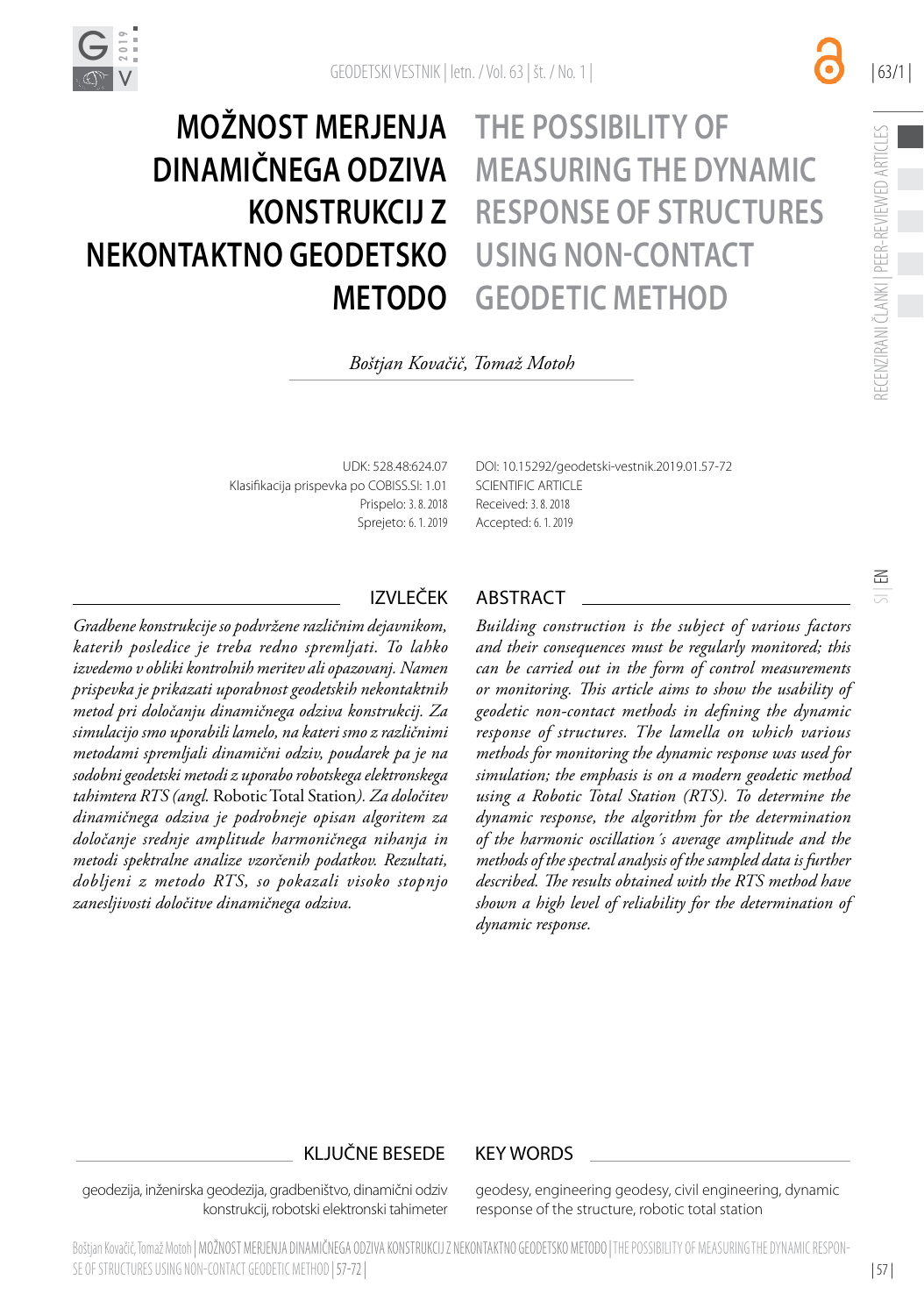## **1 INTRODUCTION**

Information on actual response of a structure under loads is an important part of estimating the state and safety of structures in their exploitation period. When objects are exposed to dynamic traffic loads, it is necessary to know the objects*´ behaviour* at cyclical errors. There are various methods for determining dynamic characteristics of objects; simultaneously with a development, there are more and more geodetic methods being used. Nowadays, geodetic instruments measure not only static or very slow displacements but also fast and, more importantly, dynamic ones. Determining actual deformations of building objects under the influence of dynamic loads has until recently been an unresolved problem from the point of geodesy. Systematic measurements of the displacements of more flexible building objects (bridges, high buildings) have begun to be carried out with the outbreak of advanced geodetic technologies and positioning systems, such as GNSS (Global Navigation Satellite System), which enabled to capture the sufficient number of measurements of a position in a certain time interval. The system works on the principle of connection with satellites, therefore, the condition to perform such measurements is to have an unobstructed view of the horizon and the presence of a sufficient number of satellites. The issues arise in narrow basins and ravines or in urban settlements where the visibility of the satellites during the whole duration of measurement is not likely to be granted. The accuracy to determine the position based on satellites observations depends especially on the geometrical layout of observed satellites and on the quality of performed observations. The quality of the performed observations, along with the quality of the receiver, depends also on the quality of the treatment of errors on the observations. The errors on the GNSS observations can be in general, considering their origin, divided onto errors with satellites, receiver or the media. Some mentioned errors are systematic, some of them not. In the procedure of the treatment of the observations, it is necessary to assess especially systematic errors of the GNSS observations. Systematic errors can be removed with the use of adequate mathematical models; they can be diminished or even removed with adequate combinations of observations or with adequately performed geodetic GNSS observations, including using Global Positioning System GPS (Kogoj, 2011).

Dynamic tests have recently become more and more widespread. They are regarded as the complete techniques for monitoring the bridging objects and they enable the global assessment of a structure (Palazzo, 2006). First studies and projects of determining displacements and deformations of structure objects with the assistance of geodetic measurements appeared in the 1990s (DeLoach, 1989). The first uses of GPS measurement systems to determine displacements and deformations of dams appeared toward the end of the 1980s (Rueger, 2006). Newer studies are directed towards the possibility to use geodetic measurement systems in the projects of dynamic monitoring of the objects. After the first projects of dynamic monitoring with the use of geodetic instruments, primary GPS, the studies have been directed towards the integration of sensors and operativity of the monitoring system. The experts have directed their work towards the integration of GPS and other sensors (accelerometers, pseudolites, etc.) to exploit the advantages and avoid the limits of individual systems. Researchers at the University of Tokyo in Japan and at the University of New South Wales in Australia have made a whole range of measurements on a 110 m high steel tower in Tokyo with a use of GPS technology, accelerometers and sensors with optical fibre and thus provided an answer on the response of a structure on earthquakes and hurricanes (Li, 2004a, 2004b, 2005, 2006). Researchers from the University of Nottingham in Great Britain have directed their research work into the integration of measuring devices GPS and accelerome-

| 58 |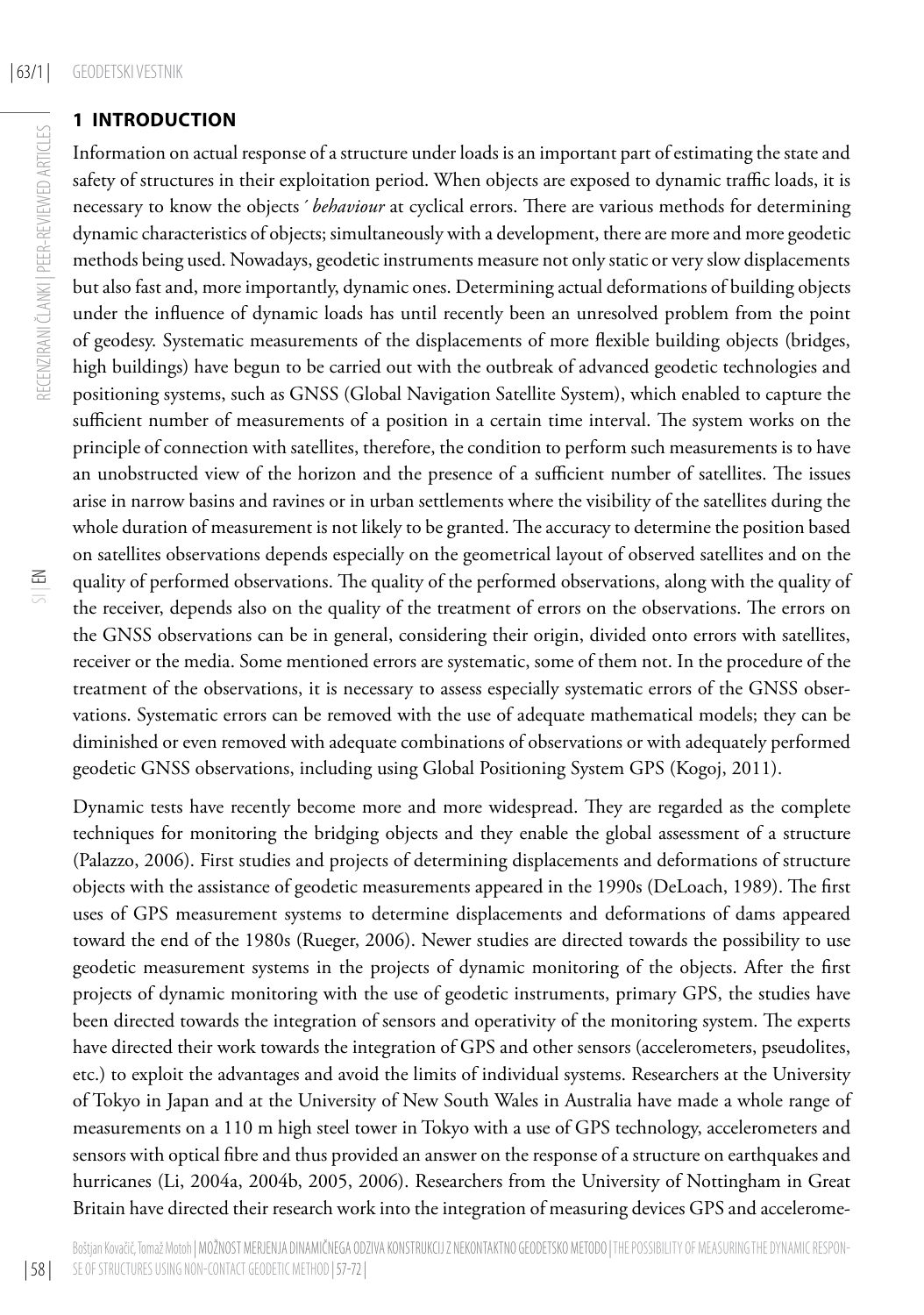ters at the monitoring projects of hanging bridges (Roberts, 1999, 2000, 2001, 2004; Meng, 2007). In association with researchers from the University of New South Wales in Australia, the research focused on methodology and integration of GPS measuring devices and pseudolites with the aim to improve the accuracy of positioning the height component, which is 2 to 3 times worse than horizontal in GPS measuring (Barnes, 2003, 2004, 2005).

In recent years, an alternative geodetic method with the use of robot total station or robot tachymeter (RTS) has been developed. A robot total station (RTS) is a new generation of geodetic instruments which automatically measure the length change, horizontal angle change and vertical angle change in motion. The method was successfully used in many measurements of semi-static (Koo, 2013) and dynamic displacements of size class of few centimetres (Psimoulis, 2012, 2013; Marendić, 2014a, 2016). Harder task for robot total stations is the measuring of dynamic parameters of short and stiffer objects. Higher natural frequencies, and lower amplitudes are characteristic for them. Current systematic experiments with RTS and built-in software have shown the capability of measuring the oscillation even up to 20 Hz (Marendić, 2014b) and an amplitude of a few millimetres. Despite that, only a few experiments with a recording frequency of 5–7 Hz have been carried out (Psimoulis, 2007). The deficiency of measuring equipment of mentioned methods with sensors (accelerometers, GNNS antennas) or special prisms (robot total station) is the need to install it on the observed structure.

In the works (Radovanovic, 2001; Kopačik, 2006; Stemfhuber, 2008) projects and results of studying the possible use of Robotic Total Station – RTS in monitoring the prism in motion are described. Authors primarily describe the deficiency of non-synchronicity of the functioning of the sensors for length and direction measuring instruments, which leads us to the systematic influencein determining the coordinates of the prism´s position. In the works (Garget, 2005; Ceryova, 2006; Ehrhard, 2015), robotized total stations of different manufacturers to determine the prism´s position which is moving on circular arcs are tested. In the work (Gikas, 2006), RTS at measuring the high-frequency displacements in a horizontal direction is tested. In the work (Coser, 2003), RTS at measuring the dynamic displacements of the bridge is tested; also, the possibilities and disadvantages of the use of RTS for this kind of measurements are provided. The biggest disadvantage of measuring instruments is a slow performance of measurements. In the work (Lekidis, 2005), the comparisons of dynamic parameters of the bridge, determined with GPS, RTS and accelerometers are introduced.

Among more interesting studies of the use of non-contact geodetic methods to measure the dynamic response of a structure in the last few decades next can be mentioned:

- Wilford Suspension Bridge (Great Britain), measured in 2002 (Coser, 2003).
- Rio Pelotas Bridge (Brazil), measured in 2006 (Palazzo, 2006).
- Gorgopotamos Bridge (Greece), measured in 2012 (Psimoulis, 2013).
- Sava River Bridge (Croatia), measured in 2016 (Marendić, 2016).

# **2 MATHEMATICAL PROBLEM**

Many studies mentioned above have shown the adequacy of geodetic instruments in measuring dynamic displacement of structure, exposed to dynamic loads. Mentioned techniques are especially appropriate in oscillations with a frequency lower than 1 Hz and amplitude of up to 10 mm, which is characteristic  $\leq$ 

| 59 |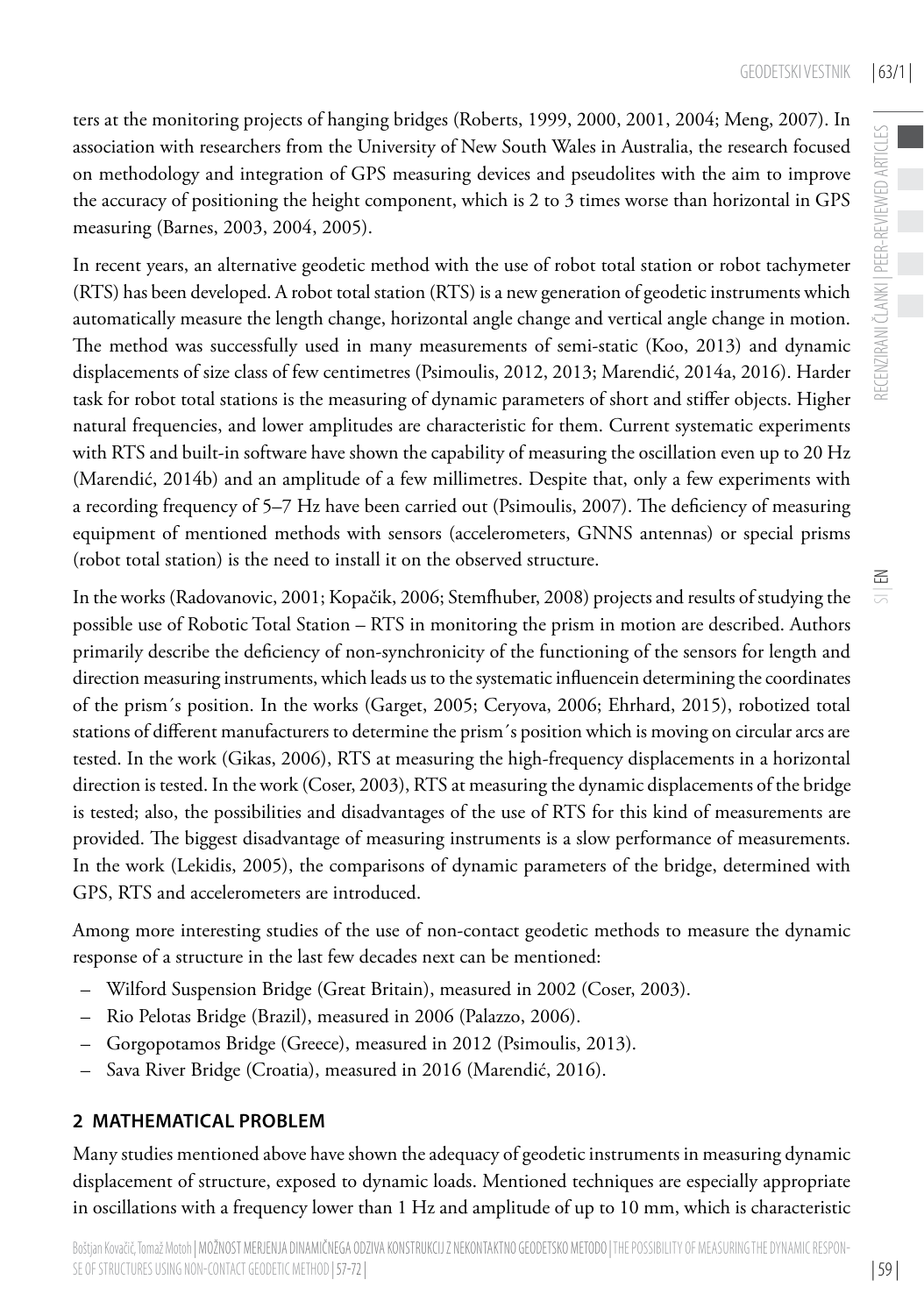for bigger flexible structures such as bridges or high buildings. In stiffer structures with higher oscillation frequencies a noise appears while observing dynamic displacement with geodetic methods, which affects the accuracy of certain characteristic values of measurements. Measurements in the most of scientific and engineer fields are characterized by periodical signals; their periodicity is determined on a basis of a spectral analysis. The Fourier Transform is the most used technique for spectral analysis, which is also used for continuous and discrete signals. The main condition of the Fourier Transform is the condition of a constant time interval of measuring registration (registration of measurements in equal time intervals). In practice, we encounter the measuring data at processing geodetic measured data which are obtained at incorrect time intervals of measuring. The mentioned influence occurs at the carrying out of maximal permitted high-frequent measuring although the process of measuring is automated and has a foreseen constant data registration. Except that, there are often obtained data of incorrect time intervals when we analyse a whole range of data which are obtained with various methods and instruments (multi-sensors) and have various measuring frequencies (Shultz, 1999; Kircher, 2002). The key disadvantage of signals, obtained with geodetic methods such as RTS is that those signals are sampled unevenly. Incorrect images of a frequency spectre are thus returned by a spectral analysis with a method of fast Fourier Transform. Therefore, the main shortcoming of a Fourier Transform is non-compliance with time unevenness of sampling. It turns out this it is also a key reason to seek for a more appropriate method. Lomb-Scargle periodogram is a classic method for assessing frequency spectre and periodicity of evenly and unevenly sampled optional oscillations. The method is based on a principle of the smallest squares which connects data into sinusoids. In comparison to classic algorithms, first, the time lag  $\tau$  which separates sinus and cosine forms of undulation is determined. The next equations describe time lag and an algorithm of periodogram (Press, 1988):

$$
tan 2\omega \tau = \frac{\sum_{j=1}^{N} sin 2\omega \tau_j}{\sum_{j=1}^{N} cos 2\omega \tau_j}
$$
 (1)

where  $\omega$  means angular frequency,  $P(\omega)$  refers to the function of the frequency.

$$
P_X(\omega) = \frac{1}{2\sigma^2} \left( \frac{\left[ \sum_{j=1}^N (X_j - \overline{X}) \cos \omega(t_j - \tau) \right]^2}{\sum_{j=1}^N \cos^2 \omega(t_j - \tau)} + \frac{\left[ \sum_{j=1}^N (X_j - \overline{X}) \sin \omega(t_j - \tau) \right]^2}{\sum_{j=1}^N \sin^2 \omega(t_j - \tau)} \right),
$$
(2)

where  $X_j$  is a value of displacement in time  $t_j$  for  $j$ =1, 2, …,  $N$  and  $X$  is a average value of displacements. Variance  $\sigma^2$  is calculated by the equation:

$$
\sigma^2 = \frac{1}{N-1} \sum_{i=1}^{N} (X_i - \overline{X})^2
$$
\n(3)

*P(*ω*)* is without dimensions and expresses only spectral power. It can be achieved with normalization for periodogram to show periodicity. Maximums which express the proxy of an amplitude appear at frequencies which minimalize the sum of the squares of other values´ fitting in a sinus oscillation of a time series. The level of importance *p* of each frequency is determined by equation (Psimoulis, 2012)

$$
p = 1 - (1 - e^{-P(\omega)})^N
$$
 (4)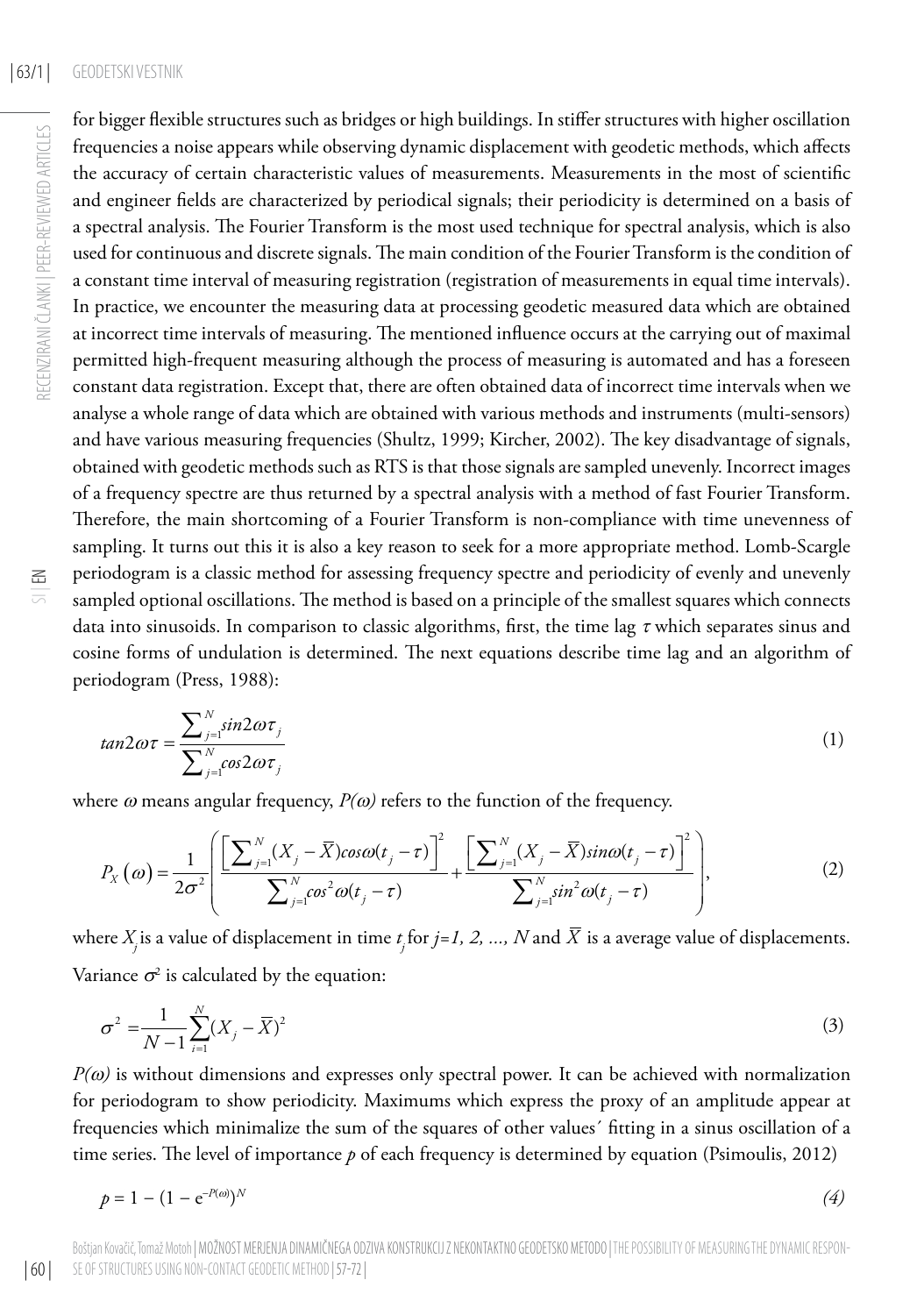# **2.1 Algorithm to determine the average amplitude of oscillation**

In those cases, the algorithm to determine the average amplitude of oscillation is used (Psimoulis, 2012). The algorithm works on a principle of filtrating extreme values of oscillation. The algorithm as a filter is a function of oscillation frequency which eliminates errors because of the noise. The algorithm can be described in steps:

– Time series of changing coordinates (displacements in three directions) in a time interval of oscillation, as shown in Figure 1, present the main input data of the algorithm.



Figure 1: Measured displacements in three directions.

- In the case of availability of a sequence of intervals of no-motion, of oscillation and of no-motion, it is then checked whether the max amplitude of peaks in the time series of apparent displacements during the interval of oscillation exceeds those of no motion (i.e. reflecting noise). If not, the algorithm terminates (Psimoulis, 2012).
- The use of transmission of the extreme values filter for high-frequency components of an individual time series.
- Determine the spectral density of high-frequency component for each time series. The procedure is finished if there is no extreme in the oscillation interval which shows a dominant frequency *f.*
- Based on maximal dominant frequency *f* in oscillation interval, the parameter  $k_{RTS}$  is determined by the equation (5) as seen from Figure 2.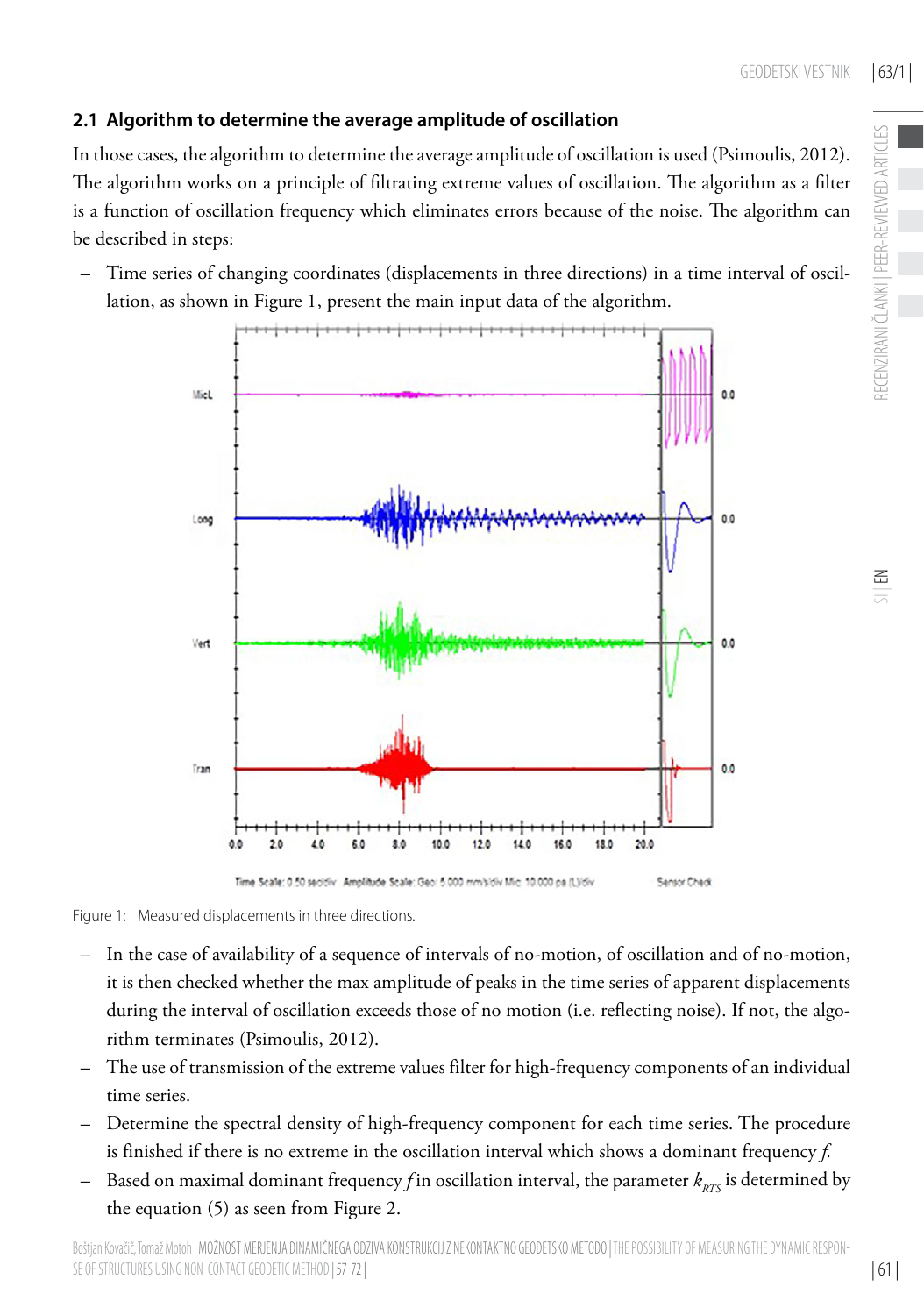

Figure 2: The dependence of the parameter k from the oscillation frequency (Psimoulis, 2012).

The data analysed derived from a large number of experiments based on a generator of linear oscillations which were recorded by both a dual frequency GPS receiver and a RTS (Psimoulis, 2012). The characteristics of each oscillation-experiment were predetermined, with the frequency ranging between of 0.5 and 4 Hz (limits imposed by the specifications of the oscillator used) with a step of 0.5 Hz and the amplitude between 5 and 30 mm with a step of 5 mm.; >150 experiments were made. The duration of each oscillation was approximately 60 s, corresponding to typical dynamic motions of engineering structures (for instance due to vehicles passing from a bridge or a seismic event. Recording by both instruments started and ended about 20 s before and after the oscillation, respectively. Hence each experiment lasted for about 100 s. The line in Figure 2 represents trend line of parameter  $k_{p,\text{TS}}$  depending on oscillation frequency and is defined in equation 5.

$$
k_{\rm{RTS}} = 0.08f + 1.05\tag{5}
$$

- The middle oscillation amplitude is determined with the equation (6) based on the preliminary experiments, in which the parameter k is determined with the equation (5). It is necessary to introduce the parameter k into the procedure, since it turned out from the experimental cases, that there is a difference between the measured and actual shift with the GPS and RTS methods while increasing the frequency. Measured values of the shifts with the RTS method turn out to be lower than actual ones, therefore it is necessary to introduce a parameter k, based on which an appropriate filter is determined.
- Determining the adequacy of the filter affects the quality of obtained results, which optimally eliminates the extremes of lower amplitudes and enables for the average of the remaining extremes of higher amplitudes to converge to the real value of the oscillation amplitude. The deviation of the value of movements is proportional to the oscillation frequency. If the deviation is expressed with a

SI | EN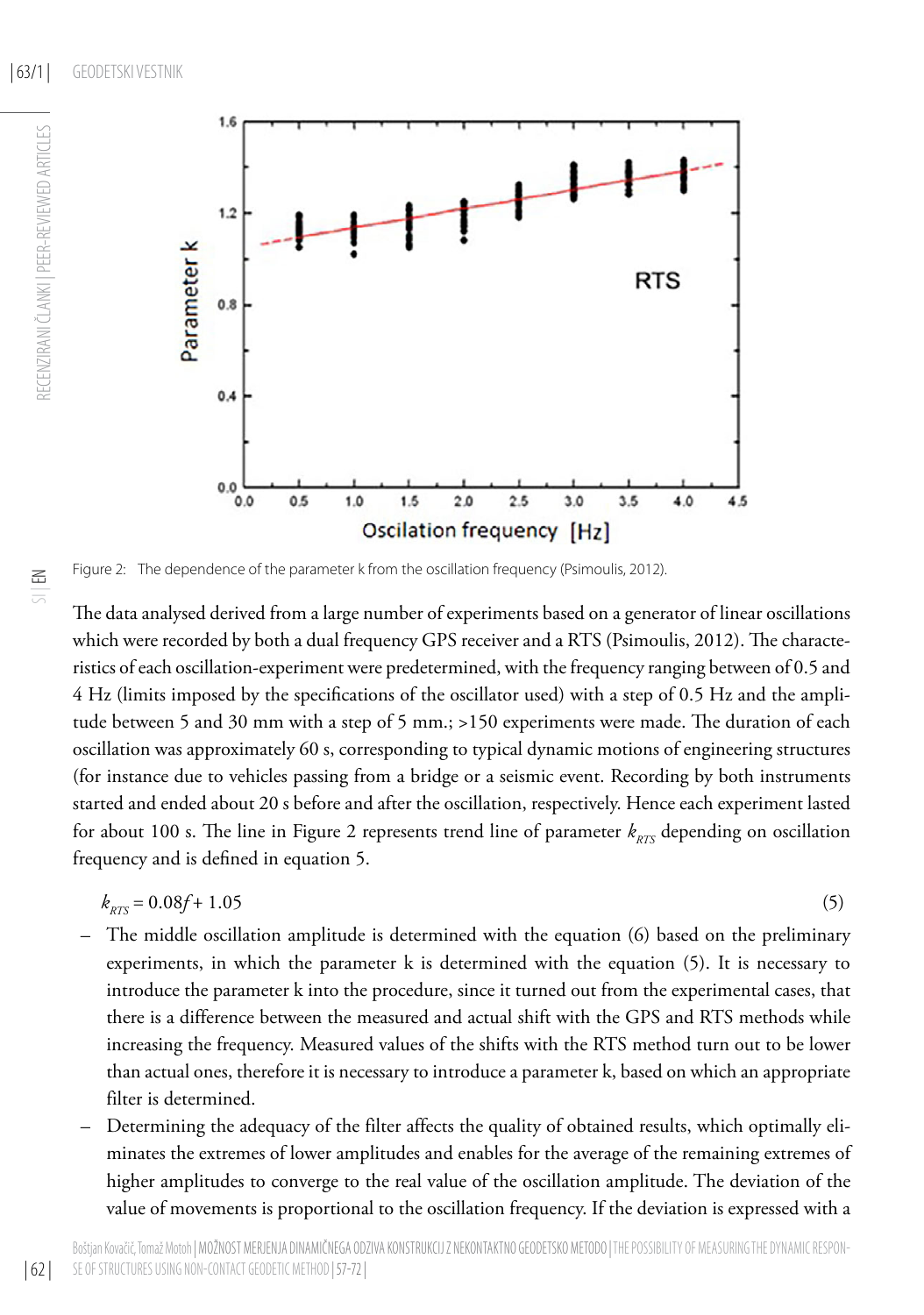standard deviation, the amplitude *A* can be defined by the equation:

$$
A = k\sigma, \qquad k = k_{RTS}, \, k_{GPS}, \, k... \tag{6}
$$

Where  $\sigma$  is the spread in data and *k* a parameter to be defined from analysis of recordings of experiments of known characteristics (Psimoulis, 2012). This type of filter should be applicable to both GPS and RTS data, and the only difference should be the value of  $k$  ( $k_{CPS}$ ,  $k_{RTS}$ ), since the noise has a different effect on GPS and RTS data.

- The RTS data of time series are filtered with the use of the parameter above as a filter for the transmission of extreme values. Belonging standard deviations and average values of minimums and maximums  $\hat{a}^+$  and  $\hat{a}^-$  are calculated by equations 9:
- If the method of data acquisition provides the quality assessment of the oscillation amplitude, the algorithm converges to the right solution and is successfully ended.

Let's take for example the sinus oscillation with the amplitude  $a = 2$  cm, frequency  $f = 5$  Hz, phase angle  $\delta = \pi/2$  and belonging circle frequency  $\omega = 2\pi f$ , as shown in Figure 3.

The equation of selected oscillation in explicit form is:



Figure 3: Simulated oscillation and display of uneven sampling rate, obtained by the program written in Python.

With the help of the built-in algorithm in Python, spectral analysis according to Lomb-Scargle method is performed. The effect of unevenness of sampling and frequency is shown in the form of noise on the graph of normalized Lomb-Scargle periodogram (left figure) and frequency (right figure) it can be seen from Figure 4.

The results of spectral analysis unambiguously show on harmonic oscillation with a frequency 5 Hz. Non-normalized Lomb-Scargle periodogram is used to know the frequency response. The diagram on the abscissa shows the frequency spectral power. It is necessary to normalize the periodogram to gain the amplitude data. In the case of non-normalized periodogram, the harmonic signal with the amplitude *A* in the frequency spectral density is treated as *A2 N/4* for a sufficient number of samples *N*, which is determined based on the oscillation´s nature. To get normalized Lomb-Scargle periodogram, the unnor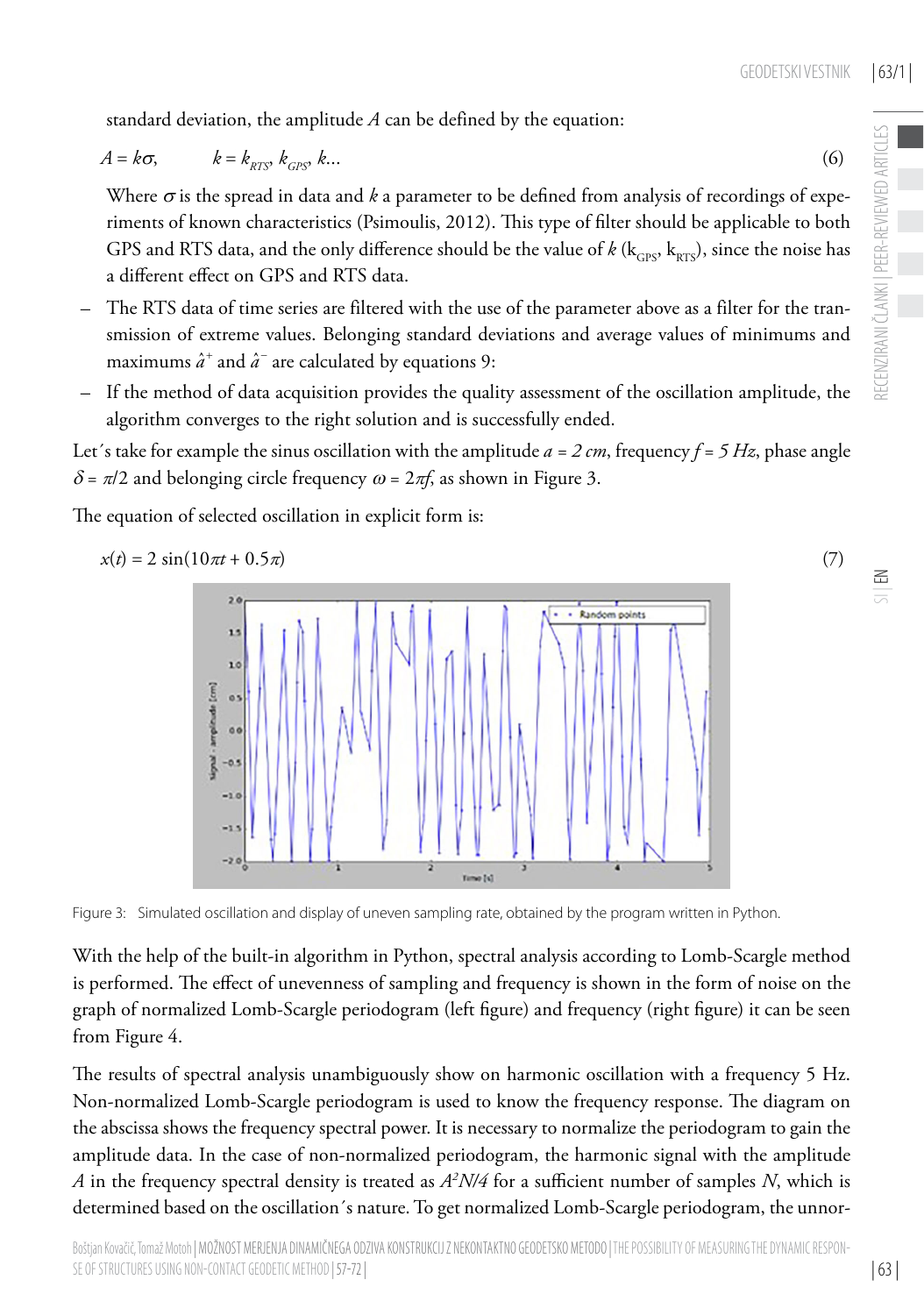malised value has to be multiplied by 4 and divided by the number of samples before calculating the root (Long, 2014). That way the data about the amplitude *A* is gained and with that, the correctness of the expressed spectral power can be confirmed.



Figure 4: Lomb-Scargle periodogram (left), normalized Lomb-Scargle periodogram (right).

SI | EN

RECENZIRANI ČLANKI | PEER-REVIEWED ARTICLES

RECENZIRANI ČLANKI I PEER-REVIEWED ARTICLES

In this experiment, it can be seen what happens in the case if the sampling frequency is comparison with the original signal frequency is too low, as seen in Figure 5. In other words, to not fulfil the Nyquist condition of sampling. Figure 5 shows the result of spectral analysis at the too-low sampling frequency. In this case, we cannot talk about the dominant frequency nor the belonging amplitude.



Figure 5: The example of spectral analysis of sampling with too-low frequency.

The computer algorithm can be optimized numerically as shown in Table 1. From the analysis above the response frequency data is obtained; it is key to determine the average amplitude with the help of the equation (9). From the oscillation input data, the standard deviation  $\sigma$  can be calculated by the equation:

$$
\sigma = \sqrt{\frac{1}{N-1} \sum_{i=1}^{N} (X_i - \overline{X})^2}
$$
\n(8)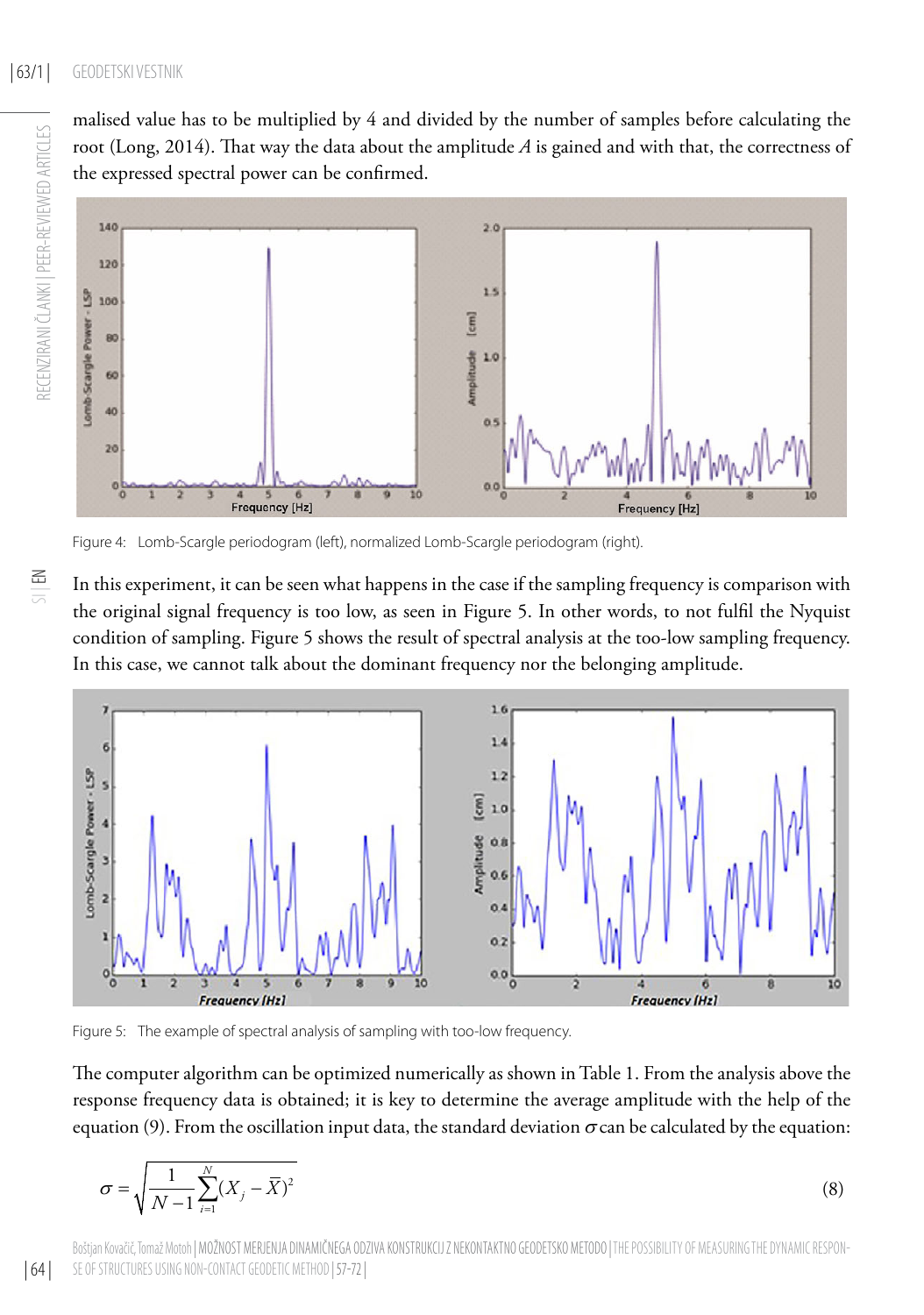$\Xi$ 

The parameter  $\theta = a/10 = 2/10 = 0.2$  is determined. The  $\theta$  parameter represents the number of steps in the process. In our case, we divided the process into 10 steps. If we increase this number we get several steps and consequently a higher accuracy of the final value. With the help of equations (9, 10 in 11) for each value  $\lambda = 1, 2, ..., 10$ , we calculate the values of qualities  $\varphi^{\pm}$ ,  $\hat{a}^{\pm}$  *in*  $\Delta \lambda^{\pm}$ . The qualities are calculated numerically, and the result is provided in a table.

$$
\hat{a}^+ = \frac{1}{n} \sum_{j=1}^N p_j^+ \to a \qquad \qquad \hat{a}^- = \frac{1}{m} \sum_{j=1}^N -p_j^- \to -a \tag{9}
$$

where *n* is number of high peaks an *m* is number of low peaks. With the incorporation of the parameter  $\theta$  > 0,  $\theta$  ≈ *a*/10, the filter of high amplitudes' values  $\varphi$ <sup>+</sup> transmission is defined by the equation:

$$
\varphi^+ = \lambda \cdot \theta \cdot \sigma \tag{10}
$$

With the use of a filter for the displacements values  $u_i$  considering  $\lambda = 1$  the time series is shaped in the form of:

$$
r_p = \{u_1^+, u_2^+, \dots u_p^+\}, \qquad \text{where } p \le n \text{ in } u_i^+ \ge \varphi^+ = \lambda \cdot \theta \cdot \sigma,
$$
  
Which contains positive extremes above a certain threshold. Following is the determination of  $\Delta_i^+$ :

$$
\Delta_i^+ = \infty - \frac{\sum_{i=1}^p |u_i^+|}{p} = a - \hat{a}_\lambda^+, \tag{11}
$$

Which represents the difference between the average value of positive extremes, determined by the filter and known amplitude *a*. The procedure is repeated with raising the value  $\lambda = 1.2$ . The aim is to reach  $\Delta_i^+ \to 0$ , when is  $\lambda = \lambda^{**}$ . Consequently, the value of the parameter  $k^* = \lambda^{**}$   $\theta$  is achieved, which enables certain determination of the value <sup>α</sup>\* of the average amplitude´s recorded oscillation at frequency *f.* 

| λ              | $k^{\scriptscriptstyle \mp}$ | $\varphi^{\bar{\tau}}[cm]$ | $\hat{a}^+$ [cm] | $\Delta \lambda^+$ [cm] | $\hat{a}$ <sup>-</sup> [cm] | $\Delta \lambda^{-}$ [cm] |
|----------------|------------------------------|----------------------------|------------------|-------------------------|-----------------------------|---------------------------|
| 1              | 0.2                          | 0.277                      | 1.32             | 0.679                   | $-1.40$                     | $-0.596$                  |
| 2              | 0.4                          | 0.554                      | 1.45             | 0.543                   | $-1.50$                     | $-0.496$                  |
| 3              | 0.6                          | 0.831                      | 1.56             | 0.432                   | $-1.64$                     | $-0.356$                  |
| $\overline{4}$ | 0.8                          | 1.108                      | 1.70             | 0.290                   | $-1.70$                     | $-0.296$                  |
| 5              | $\mathbf{1}$                 | 1.386                      | 1.81             | 0.182                   | $-1.83$                     | $-0.167$                  |
| 6              | 1.2                          | 1.663                      | 1.88             | 0.112                   | $-1.88$                     | $-0.118$                  |
| $\overline{7}$ | 1.4                          | 1.940                      | 1.98             | 0.023                   | $-1.97$                     | $-0.029$                  |
| 8              | 1.6                          | 2.217                      |                  |                         |                             |                           |
| 9              | 1.8                          | 2.494                      |                  |                         |                             |                           |
| 10             | $\overline{2}$               | 2.772                      |                  |                         |                             |                           |

Table 1: Solution of numerical procedure in determining the average oscillation amplitude of computer simulated oscillation

As described, the aim is to fulfil the condition of deviation  $\Delta \lambda^+ \to 0$ . From the table 1 the red-marked values are read. The procedure is finished with step  $\lambda = 7$ , because in this step we reached an amplitude of 2 cm, which we read from the graph in Figure 3. Belonging amplitudes from the case have value  $\hat{a}^+$  = 1.98 cm and  $\hat{a}^-$  = 1.97 cm. Their average value is  $\hat{a}$  = 1.975 cm and the influence against the actual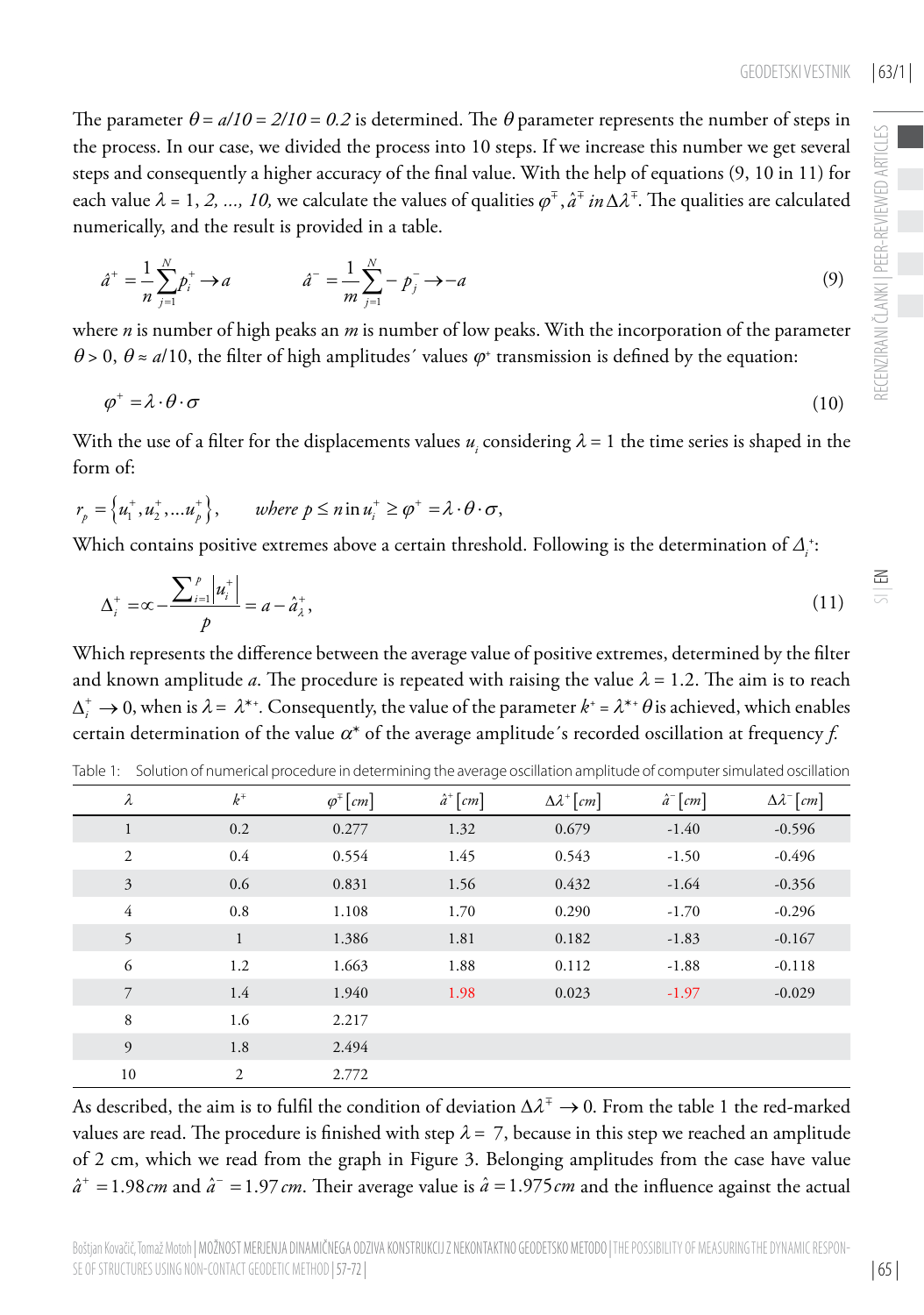value only 0.0025 cm. The values of amplitudes are very similar in both directions because the influence  $\varepsilon$  and the influence of outside noise weren't considered in input data.

# **3 THE EXAMPLE OF DAMPED LAMELLA OSCILLATION**

The aim is to measure the displacements of the structure which are the consequence of the imposed oscillation during a laboratory test. It´s a typical example of damped Teflon lamella oscillation in the means of a console. It is referred to the damped oscillation when the oscillation energy is diminished because of resistance or friction with time. At real structure, that kind of oscillation is always dealt with. The structure which is evoked towards dynamic outside influence is resistant to oscillation and aims to equilibrium position because of the elasticity.

The equation of motion for the linear oscillation with damping for the discrete system is:

$$
\frac{d^2x}{dt^2} + 2\beta \frac{dx}{dt} + \omega_0^2 x = 0
$$
\n(12)

The solution of Eq (11) is:

$$
x(t) = x_0 e^{-\beta t} \cos(\omega_0' t + \delta) \tag{13}
$$

The natural frequency remains the same:

$$
\omega'_{0} = \sqrt{\omega_0^2 - \beta^2} \tag{14}
$$

The test is being observed simultaneously with two independent contact methods. The basic method for the lamella observation is the RTS with Leica TS 50, the second is photometry with camera (120 photos/sec). The lamella with dimensions 600 x 100 x 2 mm was attached to a stiff stand on one side and a mini prism was set on the lamella from the other side (Figure 6). The starting deviation from the equilibrium position of the load is caused by the deviation from the equilibrium position. Because the number of records is written faster, only the change of vertical angle is measured, meanwhile, when the length is measured in the equilibrium position. With the calculation of the value of angles and the given length in displacements, the changing amplitude of damped oscillation is determined. Figure 6 shows the position of the camera, measuring tape, mini prism and the end of the lamella.



Figure 6: The setting of the prism and measuring tape at the end of the lamella (Source: own) .

SI | EN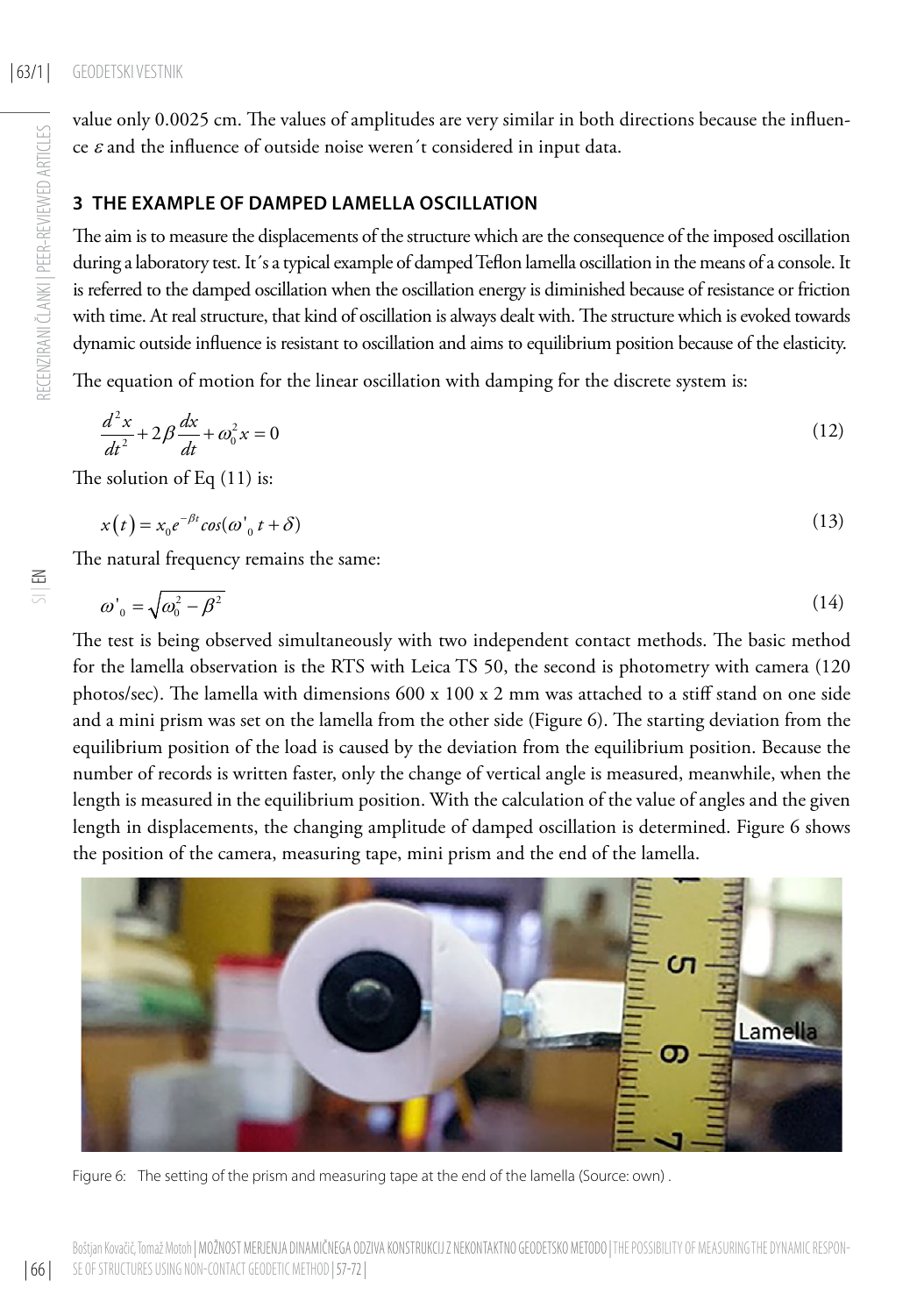The test has been done with three repetitions with the aim to gain the best sample of damped oscillation possible. For further analysis, the one, shown in Figure 7, is chosen. With the help of data about RTS position and the prism, the size of the vertical displacements is being calculated. The first deviation to the extreme position is somehow bigger, which explains the starting influence on the lamella. The most interesting is especially the starting part of the oscillation  $(0 s - 25 s)$ , where the amplitudes are the highest and the ratio between the noise and the signal is sufficient.



Figure 7: Damped lamella oscillation (the change of the vertical angle).

It is obvious that changes in the time of stagnation are very small. The amplitude can be determined from the data from the results of measured vertical angels (Figure 7) and knowing the distance between RTS and the prism. Considering that the distance to the prism is much bigger than the expected amplitude and that angle change is very small, the amplitude can be calculated with the help of triangles. If the angle  $\varphi$  is very small, it can be assured that triangles on Figure 8 are the right triangles and that *tg*  $\varphi = \varphi$ . The calculation is carried out numerically and the diagram of the amplitudes is made.





Where :

 $\varphi$  – angle

# $d$  – the distance between the prism and RTS (in case of experiment  $d = 4.5$ m)

a+ , a- – amplitude

# $\varphi^*, \varphi$  – measured angle

 $\Xi$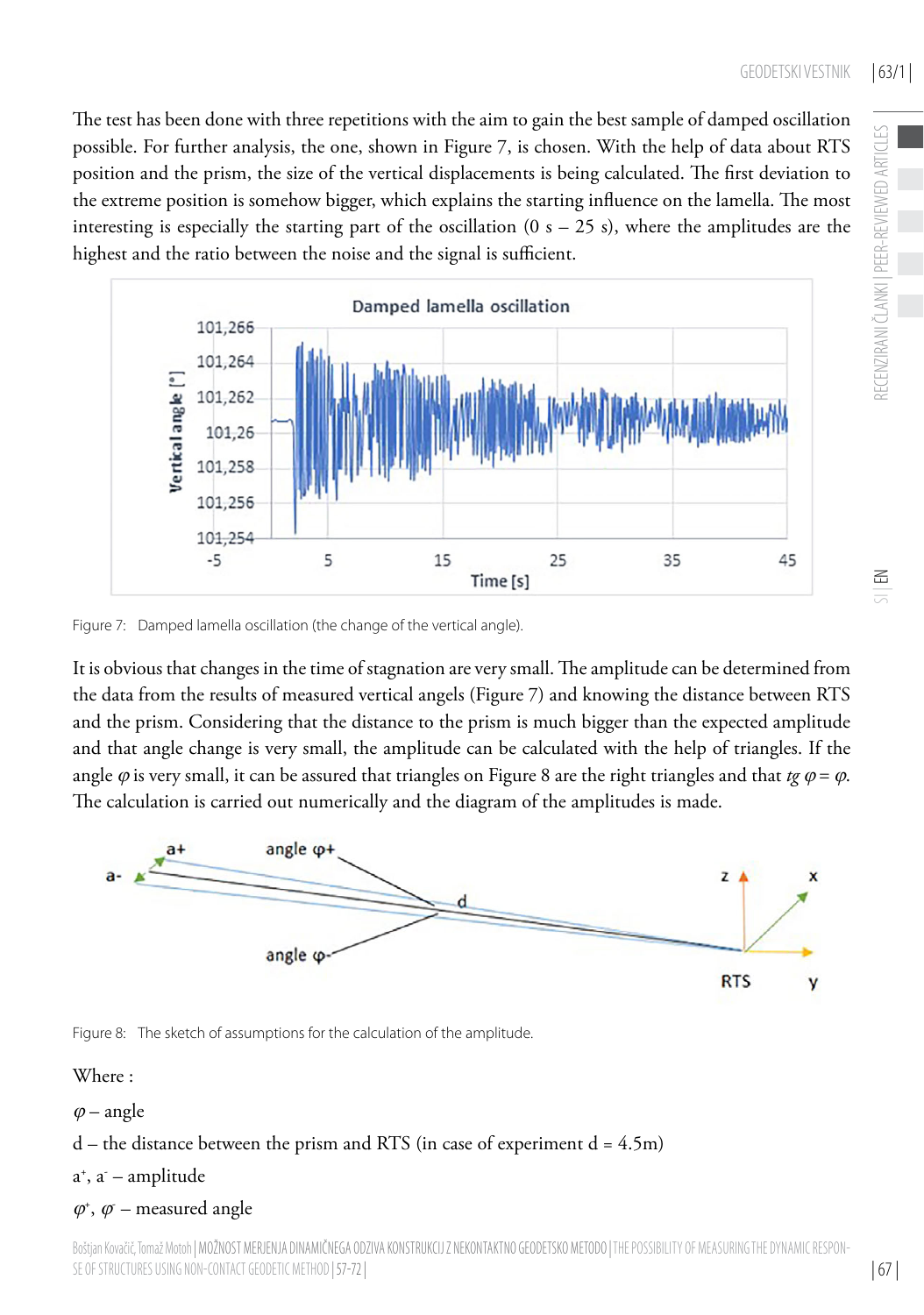## | 63/1 | GEODETSKI VESTNIK

According to the specifications of most producers, modern RTS permit an accuracy of 0.5˝–5˝ for angles and 2–10 mm for short-range robotic measurements. Analysis of various RTS using interferometry techniques revealed that for measurements up to 100–150 m, the accuracy of distance measurements is a fraction of an mm, while the accuracy in angles is relatively small for distances up to 10 m, but higher than the corresponding manufacturer specifications  $(0.5<sup>7</sup>–5<sup>7</sup>)$  for distances >10 m (Martin, 2006). The combination of the noise of these measurements with the effect of the servo-mechanism, however, lead to much higher levels of noise for the observed polar coordinates (Cosser, 2003; Radovanović, 2001). On the other hand, because of the law of propagation of influences (Psimoulis, 2007), Cartesian coordinates computed from polar coordinates tend to be characterized by higher accuracies (or precision), usually between a fraction of an mm to 1–2 mm (Cook, 2006).



Figure 9: The amplitude of damped lamella oscillation.

The adequacy of the used method with the robot station can be compared with the photometry records. From the graph above the starting (maximal) deviations from the equilibrium position are read and compared to the results of the photometry, given in Table 2. From the record in slow motion three characteristic positions of the lamella are caught, as seen in Figure 10.



Figure 10: Three characteristic positions of the lamella: a) standing position, b) the first extreme position, c) the second extreme position (source: own).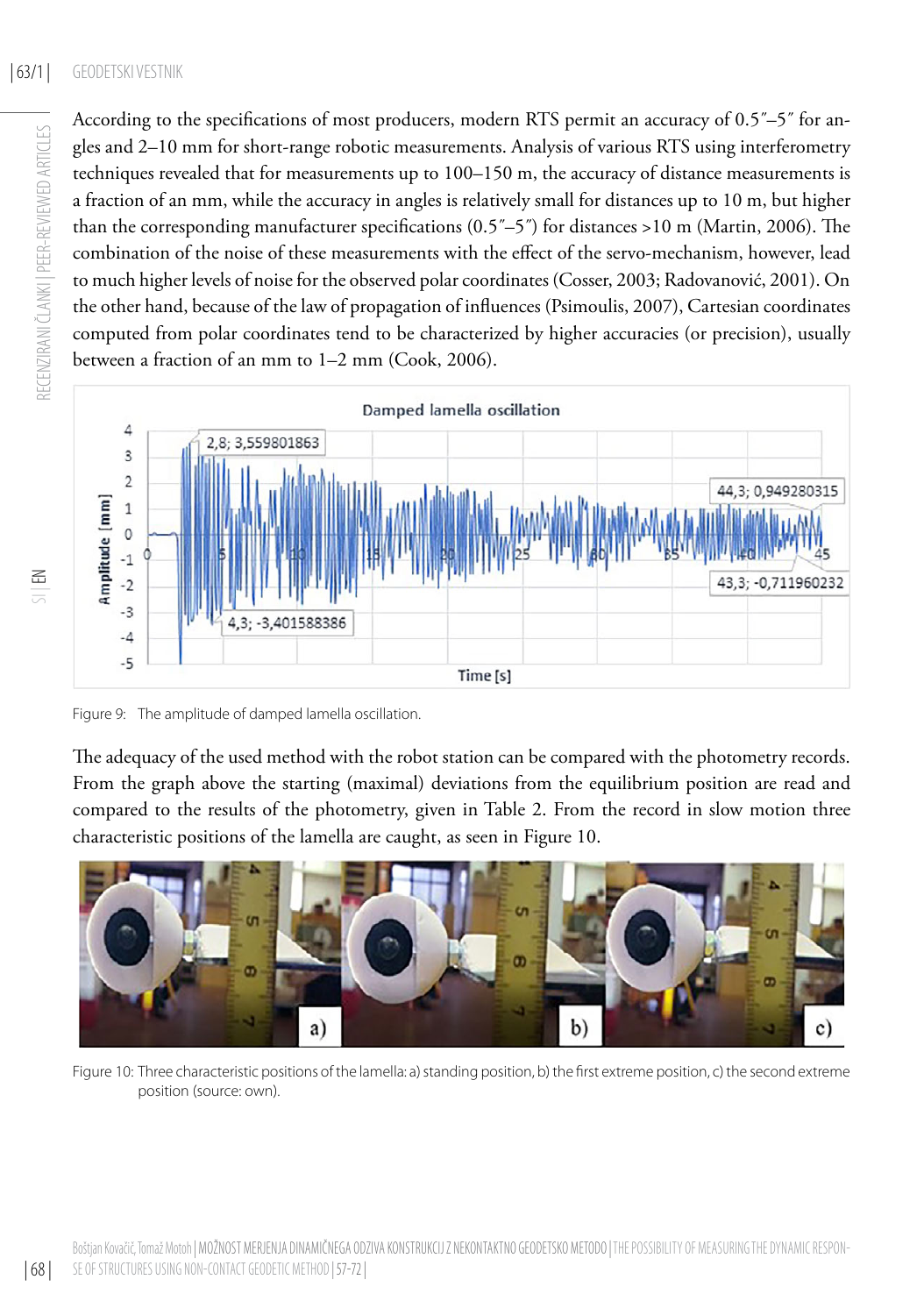Table 2: The comparison of calculated characteristic amplitudes´ values

|            | Standing position | Extreme position below | Extreme position above |
|------------|-------------------|------------------------|------------------------|
| <b>RTS</b> | $0 \text{ mm}$    | $-4.9$ mm              | $3.5 \text{ mm}$       |
| PHOTOMETRY | 0 mm              | , mm                   | 4 mm                   |

In the next step, the function of the amplitude´s changing over time and the intensity of damped system with the help of the damping factor for recorded data of damped oscillation can be determined. The amplitude of damped oscillation for the discrete system is in general written with the equation:

$$
A(t) = A_0 e^{(-\beta t)},\tag{15}
$$

Where  $A_{\rho}$  represents the starting deviation from the equilibrium position and  $\beta$  represents the damping constant. The boundary conditions from Figure 9 to determine the function for the present case are determined from the data, recorded with RTS, as shown in Table 3.

Table 3: Data to calculate the damping factor

|        | Time [s] | Amplitude [mm] | Damping factor $\beta$ [] |
|--------|----------|----------------|---------------------------|
| Side 1 | 2.8      | 3.56           | 0.0318                    |
|        | 44.3     | 0.95           |                           |
| Side 2 | 4.3      | $-3.40$        | 0.0402                    |
|        | 43.3     | $-0.71$        |                           |

From the tabulated given data, the system of two equations with two *x* separately for the side 1 and 2 is set up. The solution of equation systems gives us the data about  $A_\rho$ , which isn´t interesting in this case and the data about damping factors β*<sup>+</sup>* in β*- .* Values of the damping factors should be equal but given the data, this is hard to achieve. The damping factor of the whole oscillation is expressed with the average value of both analytically determined and is  $\beta$  = 0.036. It is concluded, that differences of starting amplitudes among methods are relatively small and it is estimated that the RTS method is appropriate for observing the dynamic response of the size class of the amplitudes a few mm at the low level of the noise. On Figure 11 the mathematical function of the amplitude changes or the enveloping curve of the amplitudes of the addressed damped oscillation is also shown.



Figure 11: The function of the amplitude´s change over time.

Boštjan Kovačič, Tomaž Motoh | MOŽNOST MERJENJA DINAMIČNEGA ODZIVA KONSTRUKCIJ Z NEKONTAKTNO GEODETSKO METODO | THE POSSIBILITY OF MEASURING THE DYNAMIC RESPON-SE OF STRUCTURES USING NON-CONTACT GEODETIC METHOD | 57-72 |

 $\frac{1}{2}$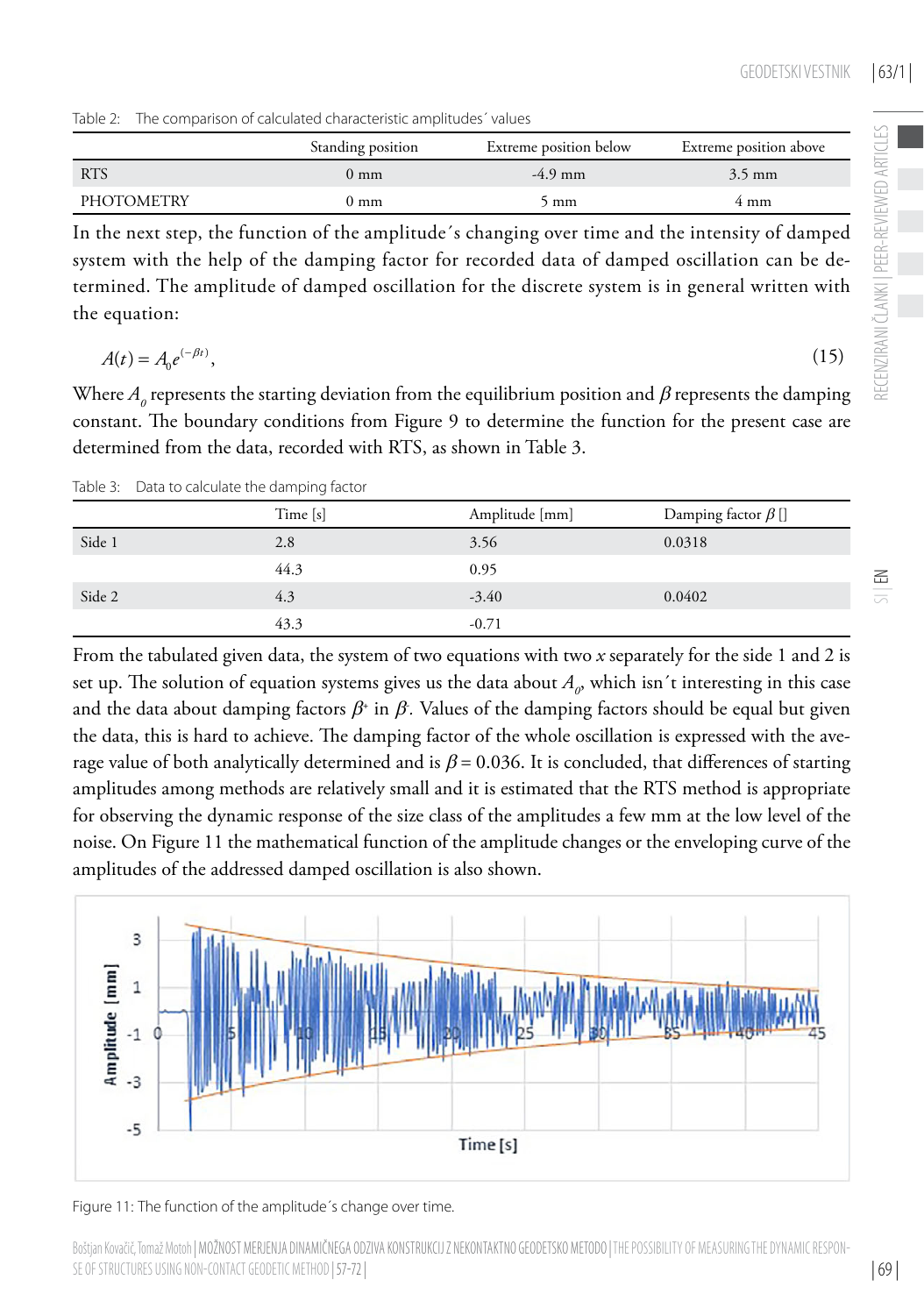The same graph in Figure 11shows the clipping effect of the RTS method assuming, that mathematical function presents the actual change of the amplitude. Despite that, the oscillation fits very good to the mathematical line of the amplitude´s change.

# **4 CONCLUSION**

The results of r experiments´ studies and the experiment which was carried out on an actual structure, show the adequacy of used method RTS. In the test, the frequency spectral density from 1 Hz to 5 Hz and amplitudes from 0.1 mm to 5 mm was contained. At those ranges of frequencies and amplitudes, the geodetic methods proved out to be weaker. At performing the experiment in the laboratory, the RTS method proved to be an appropriate technique for recording damped oscillation with an amplitude less than a cm. This was shown with the comparison of the results, gained with the alternative method of photometry. The analysis of signals with the FFT and Lomb-Scargle methods proved as an amazing tool for presenting the oscillation frequency information. Although the FFT method doesn´t consider the unevenness of the signal sampling, it turned out to be adequate for determining frequency spectre with an acceptable accuracy. The use of FFT method is possible because of quite even sampling of the RTS system. Higher accuracy is provided by the Lomb-Scargle method. The results of dynamic responses´ measurements with RTS method show the progress of geodetic methods in identifying the structures' state in the sense of response on a dynamic load. There is still the problematics of sampling, which is a limit for geodetic methods in terms of accuracy and evenness in sampling. Geodetic methods cannot yet perform such big and evenly sampling as other physical methods in identifying dynamic characteristics of the structures.. For accurate analysis, it is necessary to incorporate alternative methods along with geodetic methods. In any case, non-contact geodetic methods are a fast, achievable and useful tool in construction, which enables the assessment of objects´ dynamic characteristics while building and in periodical reviews of the state of building structures in their lifetime.

SI | EN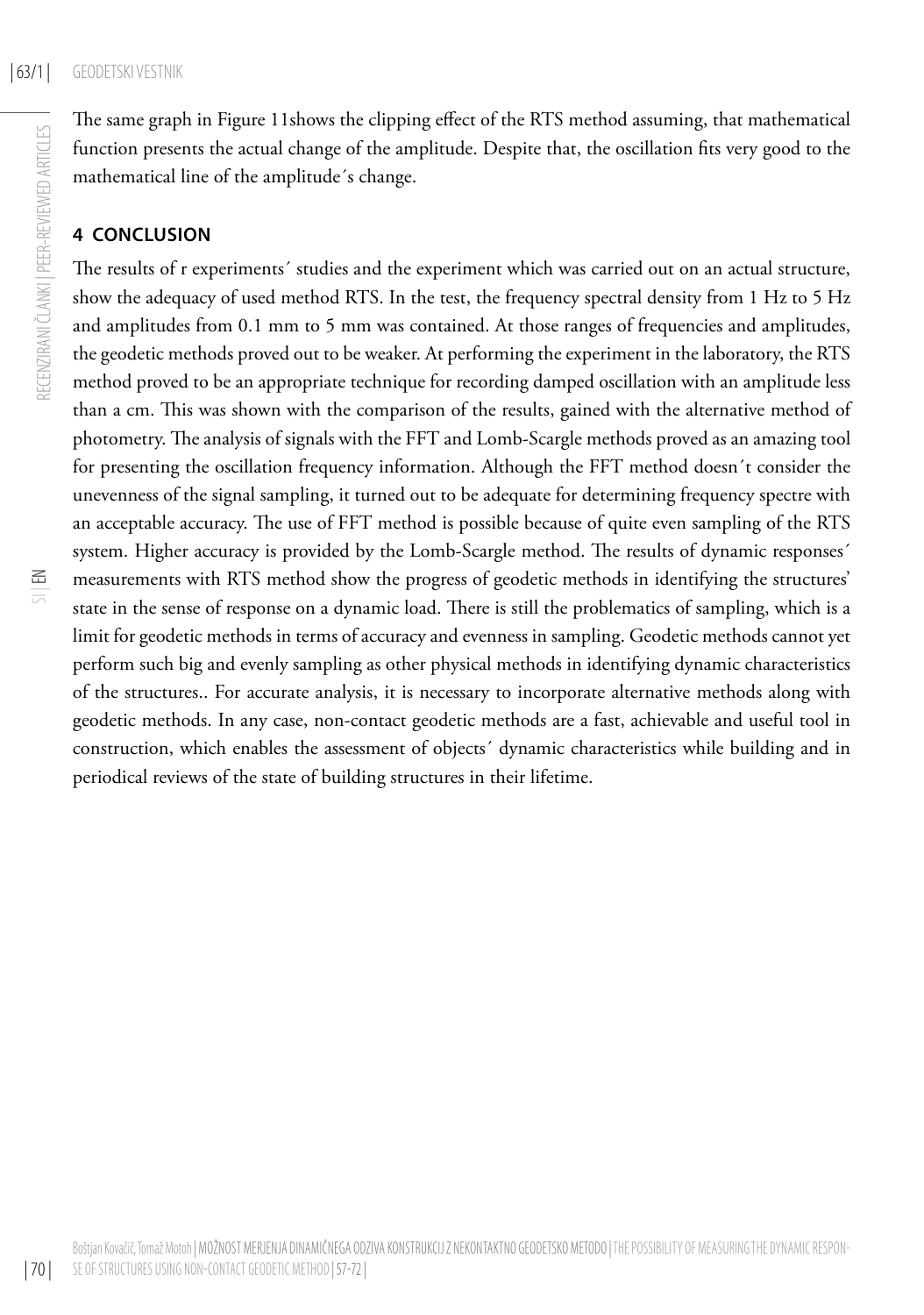RECENZIRANI ČLANKI | PEER-REVIEWED ARTICLES

RECENZIRANI ČLANKI | PEER-REVIEWED ARTICLES

- Barnes, J., Rizos, C., Wang, J., Meng, X., Dodson, A. H., Roberts, G. W. (2003). The monitoring of bridge movements using GPS and pseudolites. In The 11th International Symposium On Deformation Measurements, Santorini, Greece, 25–28 May (pp. 563–572).
- Barnes, J., Rizos, C., Kanli, M., Small, D., Voigt, G., Gambale, N., Lamance, J. (2004). Structural deformation monitoring using Locata. In The 1st FIG Int. Symposium on Engineering Surveys for Construction Works & Structural Engineering, Nottingham, U.K.
- Barnes, J., Rizos, C., Lee, H. K., Roberts, G. W., Meng, X., Cosser, E., Dodson, A. H. (2005). The integration of GPS and pseudolites for bridge monitoring, In F. Sanso (ed.), A Window on the Future of Geodesy. IAG Symposium, 128, Springer-Verlag, pp. 83–88. DOI: https://doi.org/10.1007/3-540-27432-4\_15
- Ceryova, I., Kubanka, P., Kopačik, A., Kyrinović, P. (2006). Dynamic Tests of Robot Stations. In International Congress, Washington, D.C. USA.
- Cook D. (2006). Robotic total stations and remote data capture. Challenges in construction. Geotechnical News. 24, 42–5.
- Cosser, E., Roberts, G. W., Dodson, A. H., Meng, X. (2003). Bridge monitoring, Civil Engineering Surveyor, GIS/GPS Supplement.
- DeLoach, S.R. (1989). Continuous deformation monitoring with GPS. Journal of Surveying Engineering, 115 (1), 93–110. DOI: [https://doi.org/10.1061/](https://doi.org/10.1061/(asce)0733-9453(1989)115:1(93)) [\(asce\)0733-9453\(1989\)115:1\(93\)](https://doi.org/10.1061/(asce)0733-9453(1989)115:1(93))
- Ehrhart, M., Lienhart, W. (2015). Development and evaluation of a long range imagebased monitoring system for civil engineering structures. In Proceeding SPIE, 94370K–94370K–13. DOI: https://doi.org/10.1117/12.2084221
- Garget, D. (2005). Testing of Robotic total Stations for Dynamic tracking. Doctoral Dissertation. University of Southern Queensland, Faculty of Engineering and Surveying.
- Gikas, V., Daskalakis, S. (2006). Full scale validation of tracking total stations using a long stroke electrodynamic shaker. In The XXIII FIG congress shaping the change, Munich, October 8–13, 2006.
- Kircher, J. (2002). Evolutionary speed limits inferred from the fossil record. Nature, 415, 65–68. DOI: https://doi.org/10.1038/415065a
- Kogoj, D., Stopar, B., (2001). Geodetska izmera [Geodetic measurements]. Ljubljana: Slovenian Chamber of Engineers and University of Ljubljana, pp. 18–19.
- Koo, K. Y., Brownjohn, J. M. W., List, D. I., Cole, R. (2013). Structural health monitoring of the Tamar suspension bridge. Structural Control and Health Monitoring, 20 (4), 609–625. DOI:<https://doi.org/10.1002/stc.1481>
- Kopačik, A., Kyronović, P., Kadlecikova, V. (2006). Laboratory tests of robot stations. In The Proceedings of FIG working week, Cairo, April 16–20, 2005.
- Lekidis, V., Tsakiri, M., Makra, K., Karakostas, C., Klimis, N., Sous, I. (2005). Evaluation of dynamic response and local soil effects of the Evripos cablestayed bridge using multi-sensor monitoring system. Engineering Geology, 79 (1–2), 43–59. DOI: https://doi.org/10.1016/j.enggeo.2004.10.015
- Li, X. (2004a). Integration of GPS, accelerometers and optical fibre sensors for structural deformation monitoring, 17th Int. Tech. In The Meeting of the Satellite Division of the U.S. Institute of Navigation, Long Beach, California, (pp. 211–224).
- Li, X., Ge, L., Tamura, Y., Yoshida, A., Rizos, C., Peng, G.D. (2004b). Seismic response of a tower as measured by an integrated RTK-GPS system. In The 1st FIG International Symposium on Engineering Surveys for Construction Works & Structural Eng., Nottingham, U.K.
- Li, X., Peng, G. D., Rizos, C., Ge, L., Tamura, Y., Yoshida, A. (2003). Integration of GPS, accelerometers and optical fibre sensors for structural deformation monitoring, In The International Symposium on GPS/GNSS, Tokyo, Japan (pp. 617–624).
- Li, X., Rizos, C., Ge, L., Ambikairajah, E. (2005). 3D analysis of structural response monitored using integrated GPS and accelerometer system. In The International Symposium on GPS/GNSS, Hong Kong.
- Li, X., Rizos, C., Ge, L., Ambikkairajah, E., Tamura, Y., Yoshida, A. (2006). Building monitors: The complementary characteristics of GPS and accelerometer for monitoring structural deformation. Inside GNSS, 1 (2), 48–55.
- Long, J. (2014). Recovering Signals from Unevenly Sampled Data. http://joseph long. com/writing/recovering-signals-from-unevenly-sampled-data.
- Marendić, A., Paar, R., Duvnjak, I. Buterin, A. (2014), Determination of Dynamic Displacements of the Roof of Sports Hall Arena Zagreb. Geodetski list, 13–20.
- Marendić, A. (2016), Monitoring of oscillations and frequency analysis of the railway bridge "Sava" using robotic total station. In The Proceedings of 3rd Joint International Symposium on Deformation Monitoring (JISDM) (pp. 1–8).
- Marendić, A., Kapović, Z., Paar, R. (2014), Mogućnosti geodetskih instrumenata u određivanju dinamičkih pomaka građevina [Using the geodetic instruments to determine dynamic response of structures]. Geodetski list, 1–13.
- Martin, D, Gatta, G. (2006). Calibration of total stations instruments at the ESRF. In the Proceedings of XXIII FIG congress shaping the change, Munich, October 8–13, 2006.
- Meng, X., Dodson, A.H., Roberts, G. W. (2007). Detecting bridge dynamics with GPS and triaxial accelerometers. Engineering Structures, 29 (11), 3178–3184. DOI: https://doi.org/10.1016/j.engstruct.2007.03.012
- Palazzo, D., Friedmann, R., Nadal, C., Filho, M. S., Veiga, L., Faggion, P. (2006). Dynamic Monitoring of Structures Using a Robotic Total Station. In The Proccedings of XXIII FIG Congress, Munich, October 8–13, 2006.
- Press, W. H., Teukolsky, S. A., Vellerling, W. T., Flannery, B. P. (1988). Numerical recipes: The art of scientific computing. Cambridge University Press. DOI: [https://doi.](https://doi.org/10.2307/1269484) [org/10.2307/1269484](https://doi.org/10.2307/1269484)
- Psimoulis, P. A., Stiros, S. C. (2007). Measurement of deflections and of oscillation frequencies of engineering structures using Robotic Theodolites (RTS). Engineering Structures, 29 (12), 3312–3324. DOI: https://doi.org/10.1016/j. engstruct.2007.09.006
- Psimoulis, P. A., Stiros, S. C., (2012). A supervised learning computer-based algorithm to derive the amplitude of oscillations of structures using noisy GPS and Robotic Theodolites (RTS) records. Computers and Structures, 337–348. DOI: https:// doi.org/10.1016/j.compstruc.2011.10.019
- Psimoulis, P. A., Stiros, S. C. (2013), Measuring deflections of a short-span, railway bridge using a Robotic Total Station. Journal of Bridge engineering, 18 (2), 182–185. DOI: https://doi.org/10.1061/(asce)be.1943-5592.0000334

 $\leq$ 

| 71 |